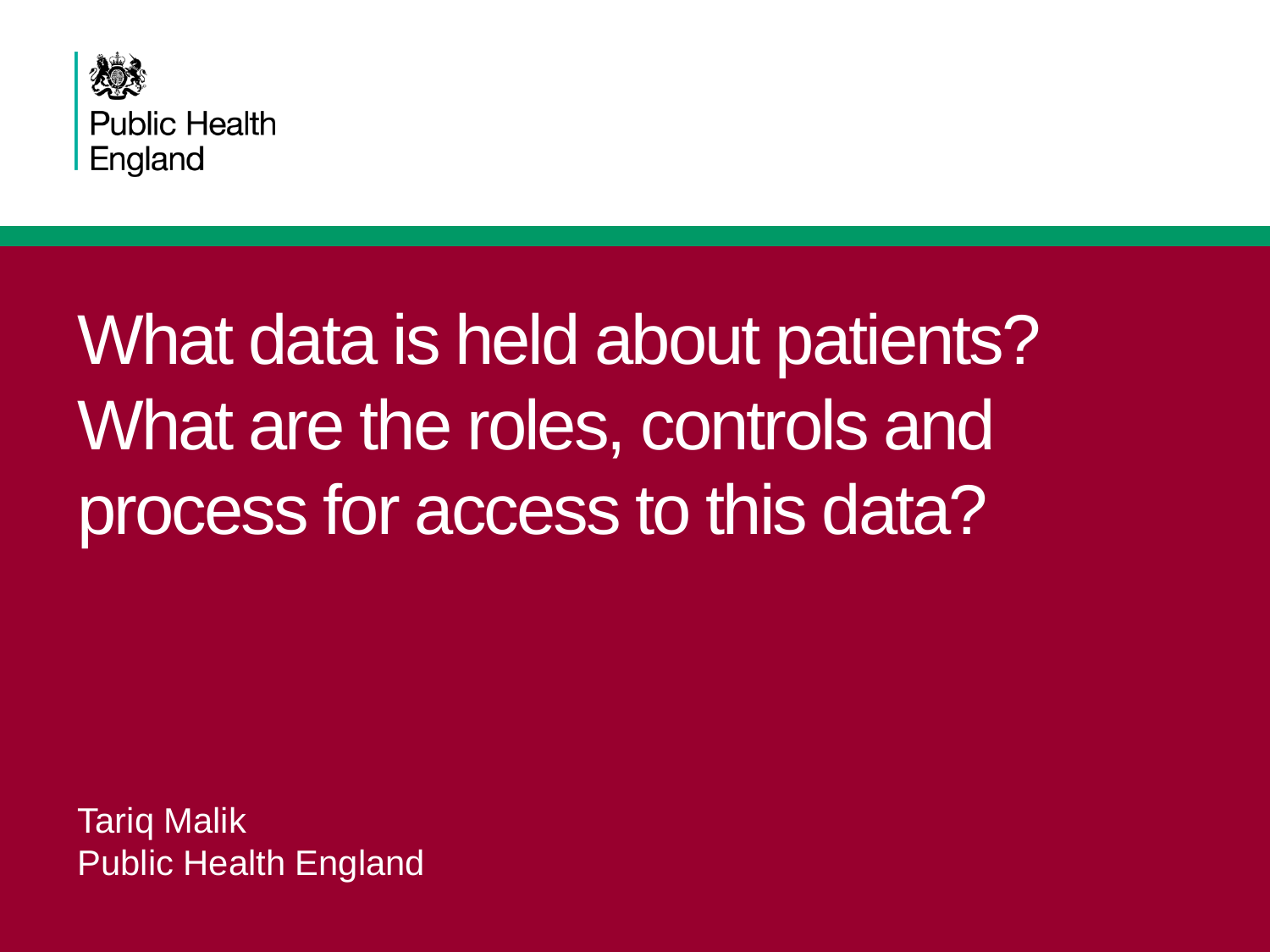

Public Health England exists to protect and improve the nation's health and wellbeing and reduce health inequalities. We do this through world-leading science, knowledge and intelligence, advocacy, partnerships and the delivery of specialist public health services. We are an executive agency of the Department of Health and Social Care, and a distinct delivery organisation with operational autonomy. We provide government, local government, the NHS, Parliament, industry and the public with evidence-based professional, scientific and delivery expertise and support.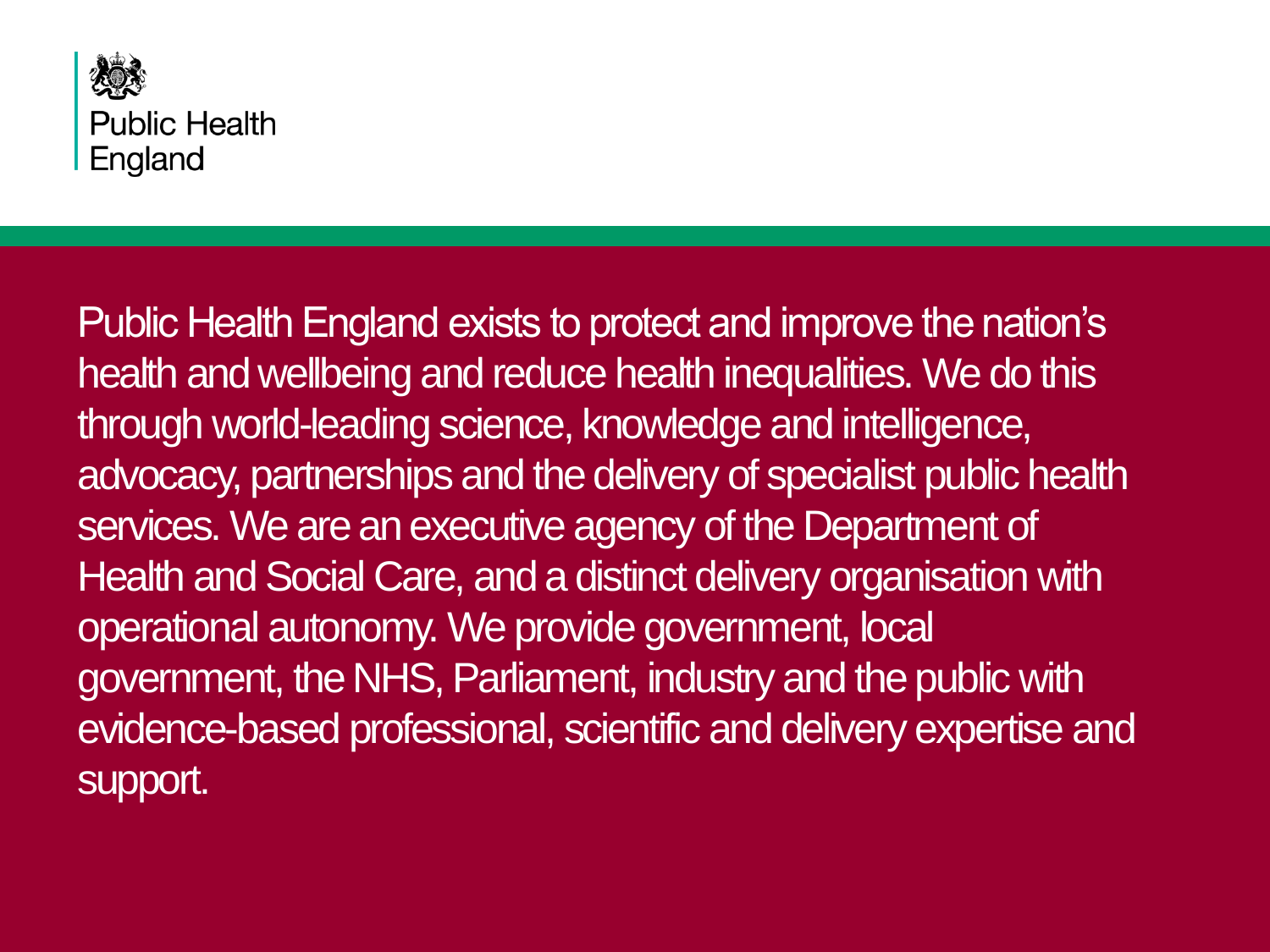



Communicable disease surveillance data



Lifestyle and behaviours



Non-cancer screening



Cancer screening



Notifiable diseases / organisms



Disease registration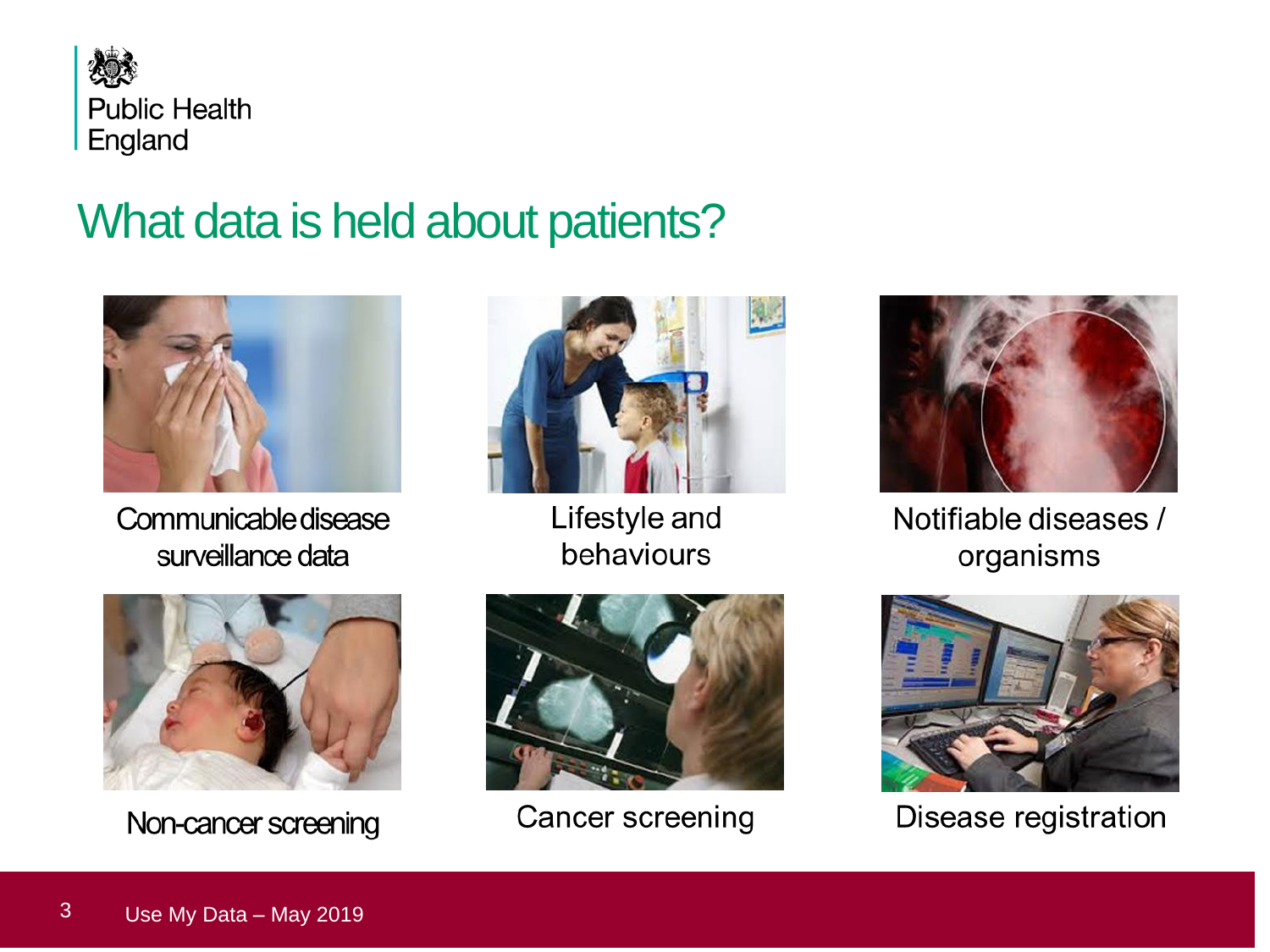

Notifiable diseases under the Health Protection(Notification) Regulations 2010

Acute encephalitis, Acute infectious hepatitis, Acute poliomyelitis, Anthrax, Botulism, Brucellosis, Cholera, Diphtheria, Enteric fever, Food poisoning, Hemolytic uremic syndrome, Infectious bloody diarrhoea, Invasive group A streptococcal disease, Legionnaire's disease, Leprosy, Malaria, Measles, Meningococcal septicaemia, Mumps, Plague, Rabies, Rubella, Severe Acute Respiratory Syndrome (SARS), Scarlet fever, Smallpox, Tetanus, Tuberculosis, Typhus, Viral haemorrhagic fever (VHF), Whooping cough, Yellow fever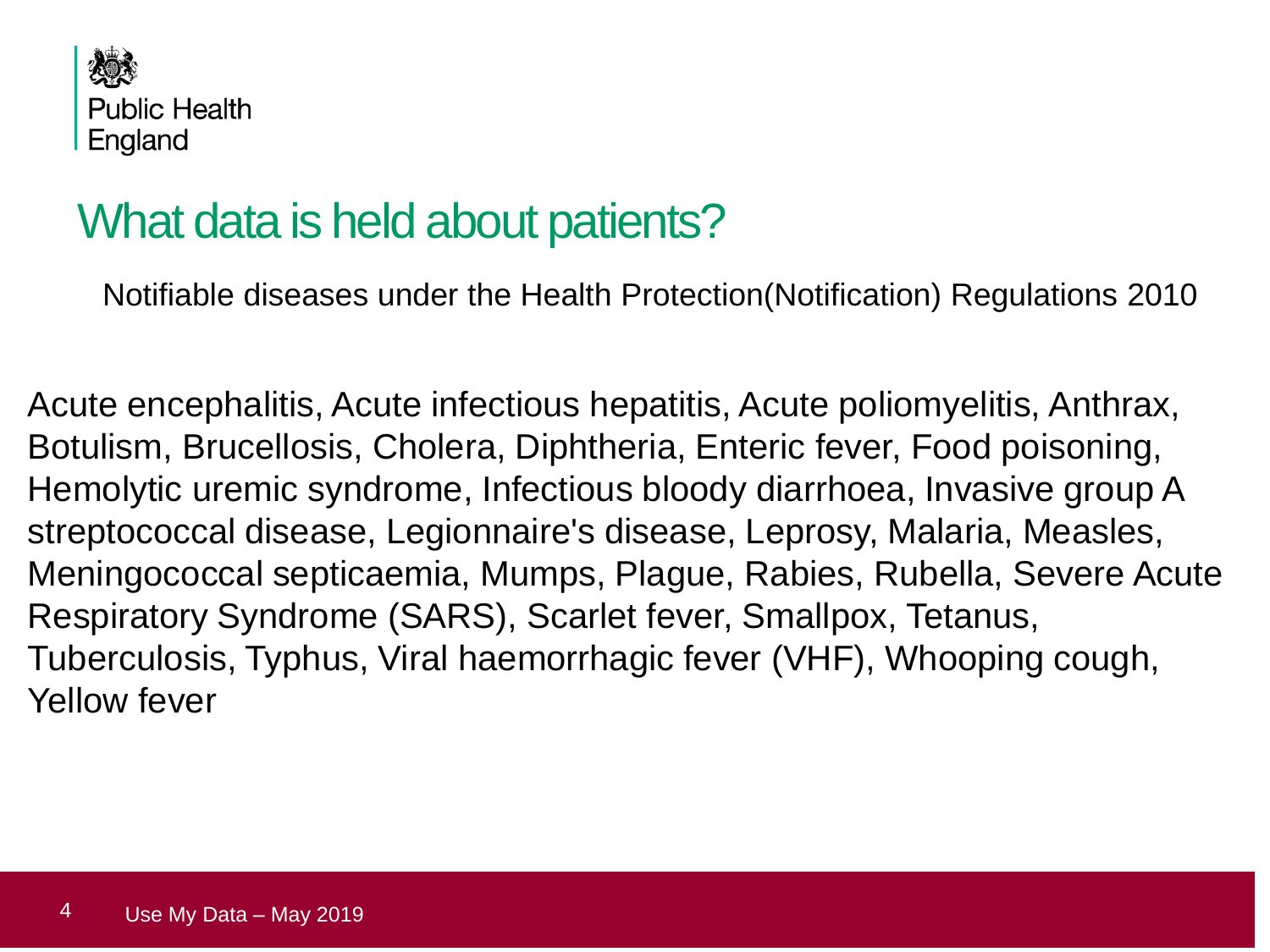

Notifiable organisms under the Health Protection(Notification) Regulations 2010

Bacillus anthracis, Bacillus cereus (only if associated with food poisoning), Bordetella pertussis, Borrelia spp, Brucella spp, Burkholderia mallei, Burkholderia pseudomallei, Campylobacter spp, Chikungunya virus, Chlamydophila psittaci, Clostridium botulinum, Clostridium perfringens (only if associated with food poisoning), Clostridium tetani, Corynebacterium diphtheriae, Corynebacterium ulcerans, Coxiella burnetiid, Crimean-Congo haemorrhagic fever virus, Cryptosporidium spp, Dengue virus, Ebola virus, Entamoeba histolytica, Francisella tularensis, Giardia lamblia, Guanarito virus, Haemophilus influenzae (invasive), Hanta virus, Hepatitis A, B, C, delta, and E viruses, Influenza virus, Junin virus, Kyasanur Forest disease virus, Lassa virus, Legionella spp, Leptospira interrogans, Listeria monocytogenes, Machupo virus, Marburg virus, Measles virus, Mumps virus, Mycobacterium tuberculosis complex, Neisseria, meningitides, Omsk haemorrhagic fever virus, Plasmodium falciparum, vivax, ovale, malariae, knowlesi, Polio virus (wild or vaccine types), Rabies virus (classical rabies and rabies-related lyssaviruses), Rickettsia spp, Rift Valley fever virus, Rubella virus, Sabia virus, Salmonella spp, SARS coronavirus, Shigella spp, Streptococcus pneumoniae (invasive), Streptococcus pyogenes (invasive), Varicella zoster virus, Variola virus, Verocytotoxigenic Escherichia coli (including E.coli O157), Vibrio cholera, West Nile Virus, Yellow fever virus, Yersinia pestis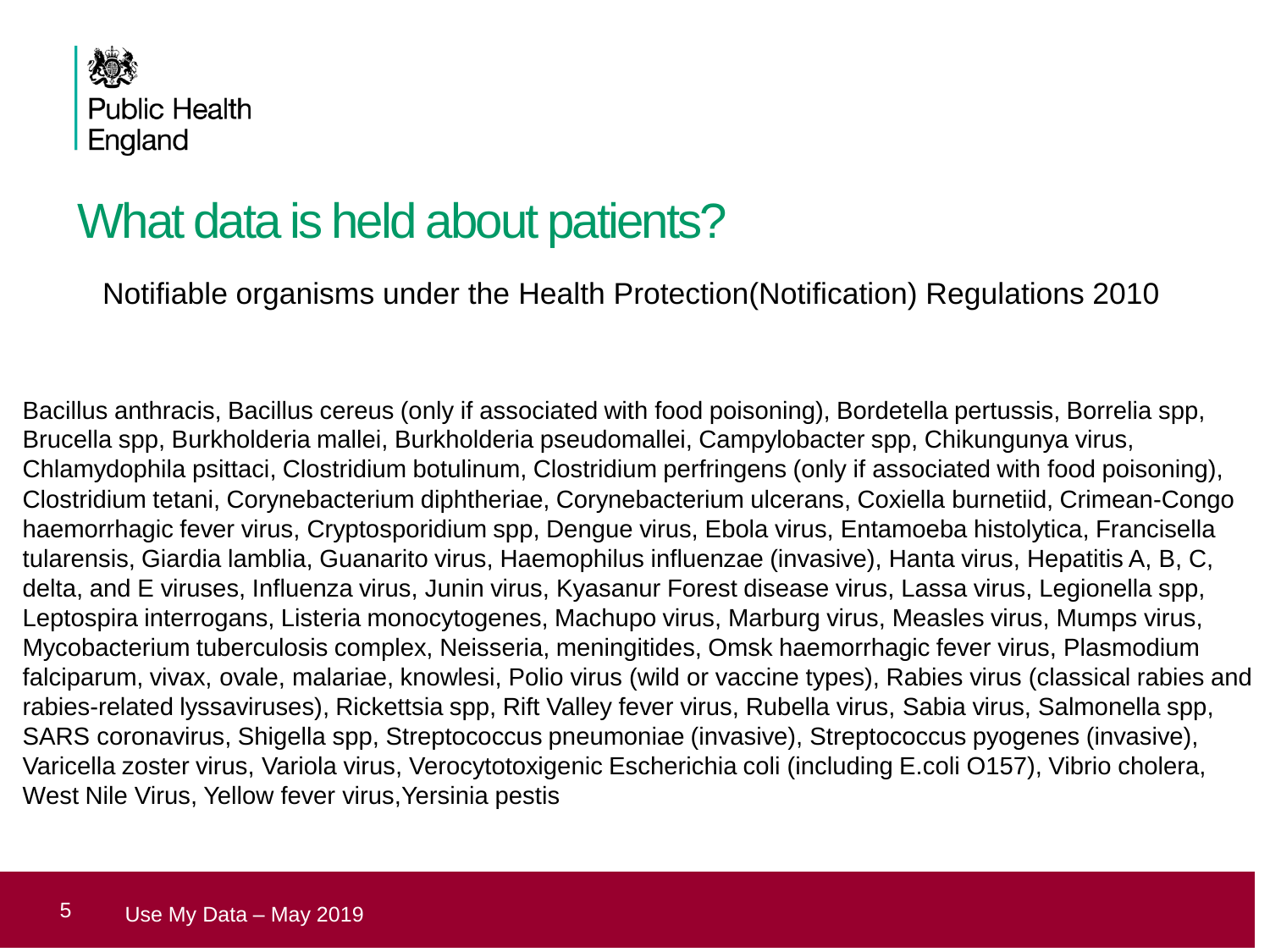

Population screening programmes

NHS abdominal aortic aneurysm (AAA) programme NHS bowel cancer screening (BCSP) programme NHS breast screening (BSP) programme NHS cervical screening (CSP) programme NHS diabetic eye screening (DES) programme NHS fetal anomaly screening programme (FASP) NHS infectious diseases in pregnancy screening (IDPS) programme NHS newborn and infant physical examination (NIPE) screening programme NHS newborn blood spot (NBS) screening programme NHS newborn hearing screening programme (NHSP) NHS sickle cell and thalassaemia (SCT) screening programme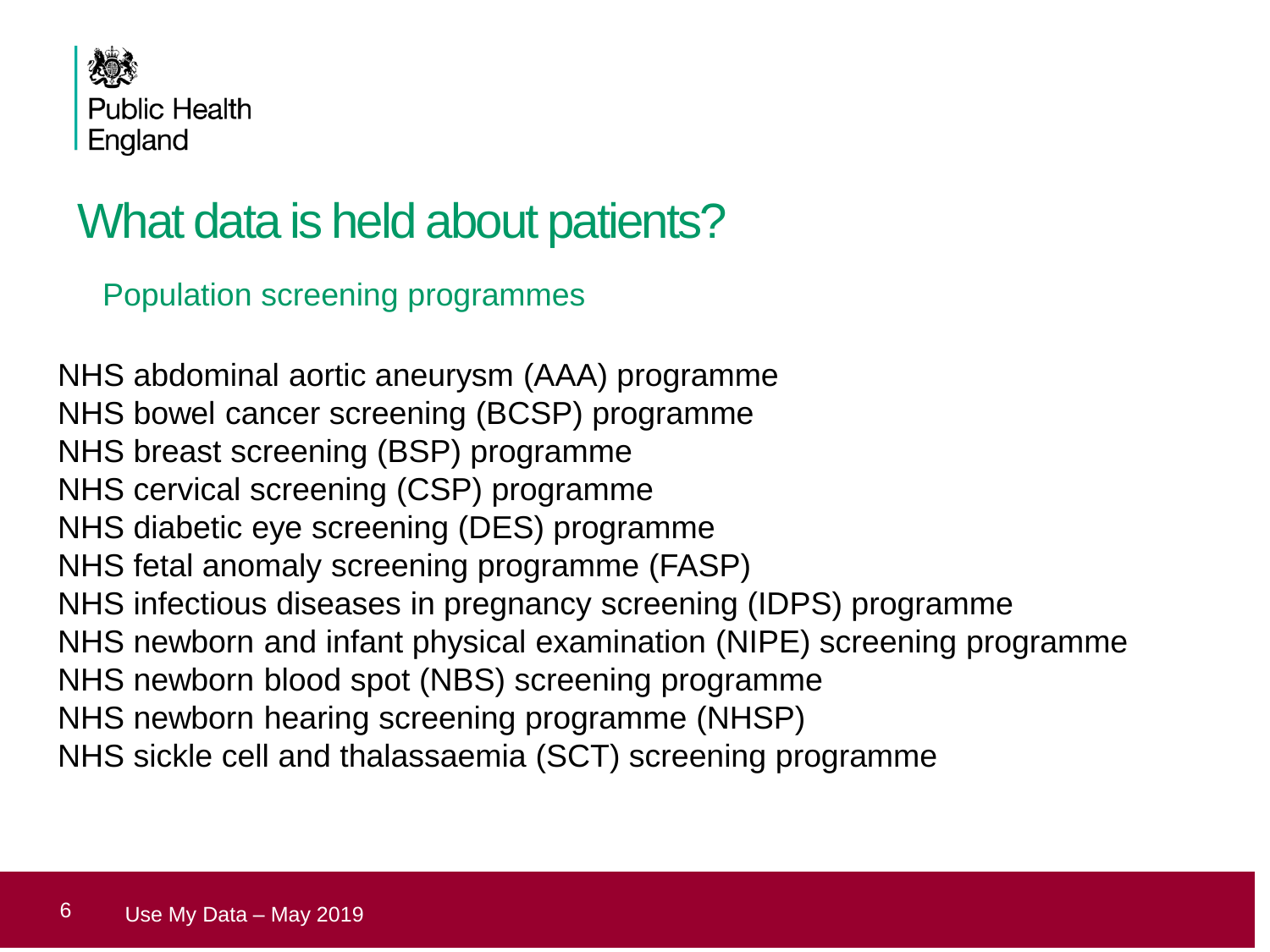

#### Radiation workers and their health: national study

The national registry for radiation workers (NRRW) is a long-term follow-up study of the health of radiation workers in the UK.

#### National Drug Treatment and Monitoring System

NDTMS holds information about the types of substances people use, the treatment they receive and how long they use the service for. This information is used to:

- look at how effective drug and alcohol treatment services are
- plan and improve services to meet the needs of local people
- produce figures and support research about drug and alcohol use and treatment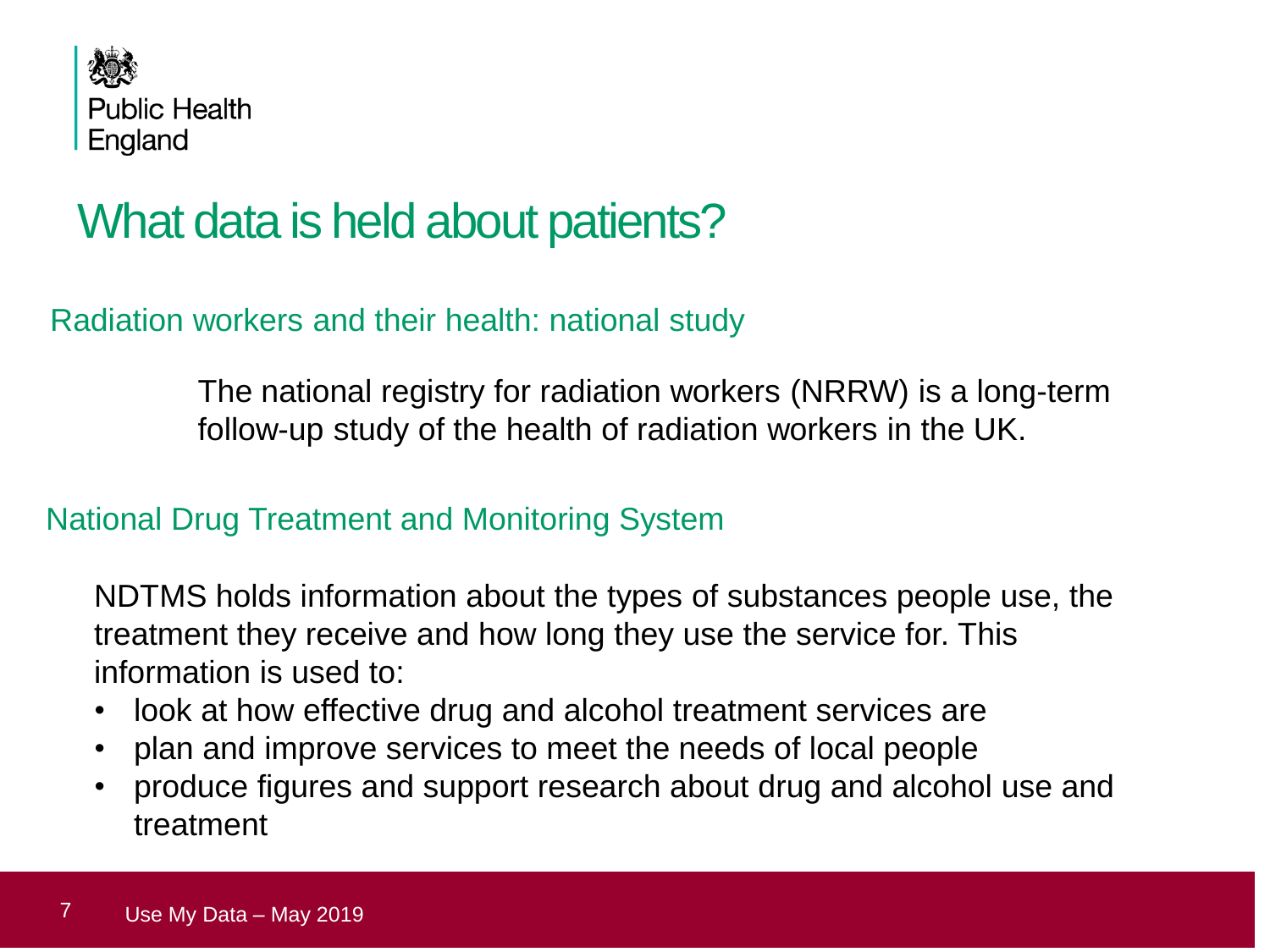

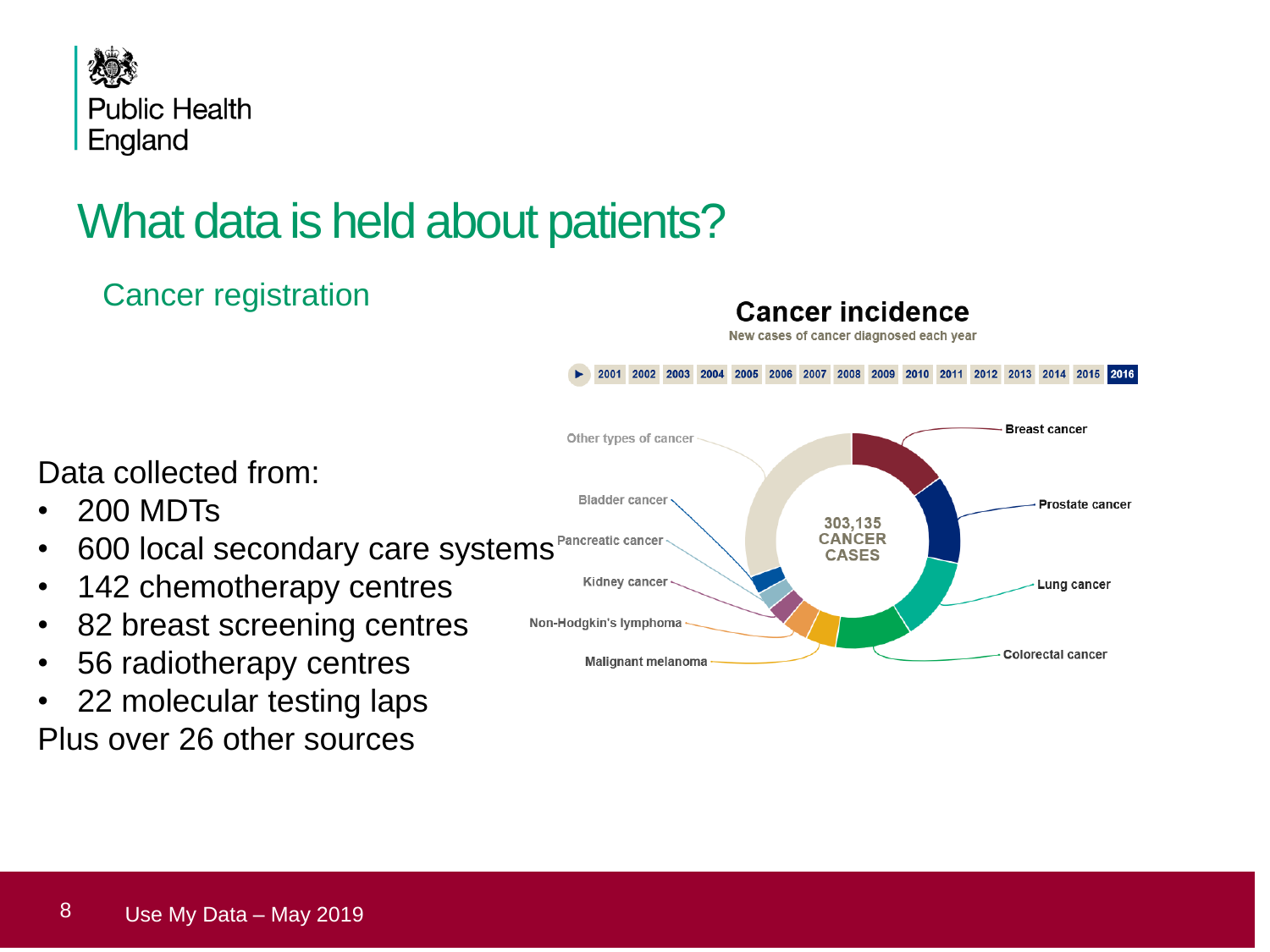

# What are the roles, controls and process for access to this data?

If its you, asking for your data…..just ask

If its anyone else…………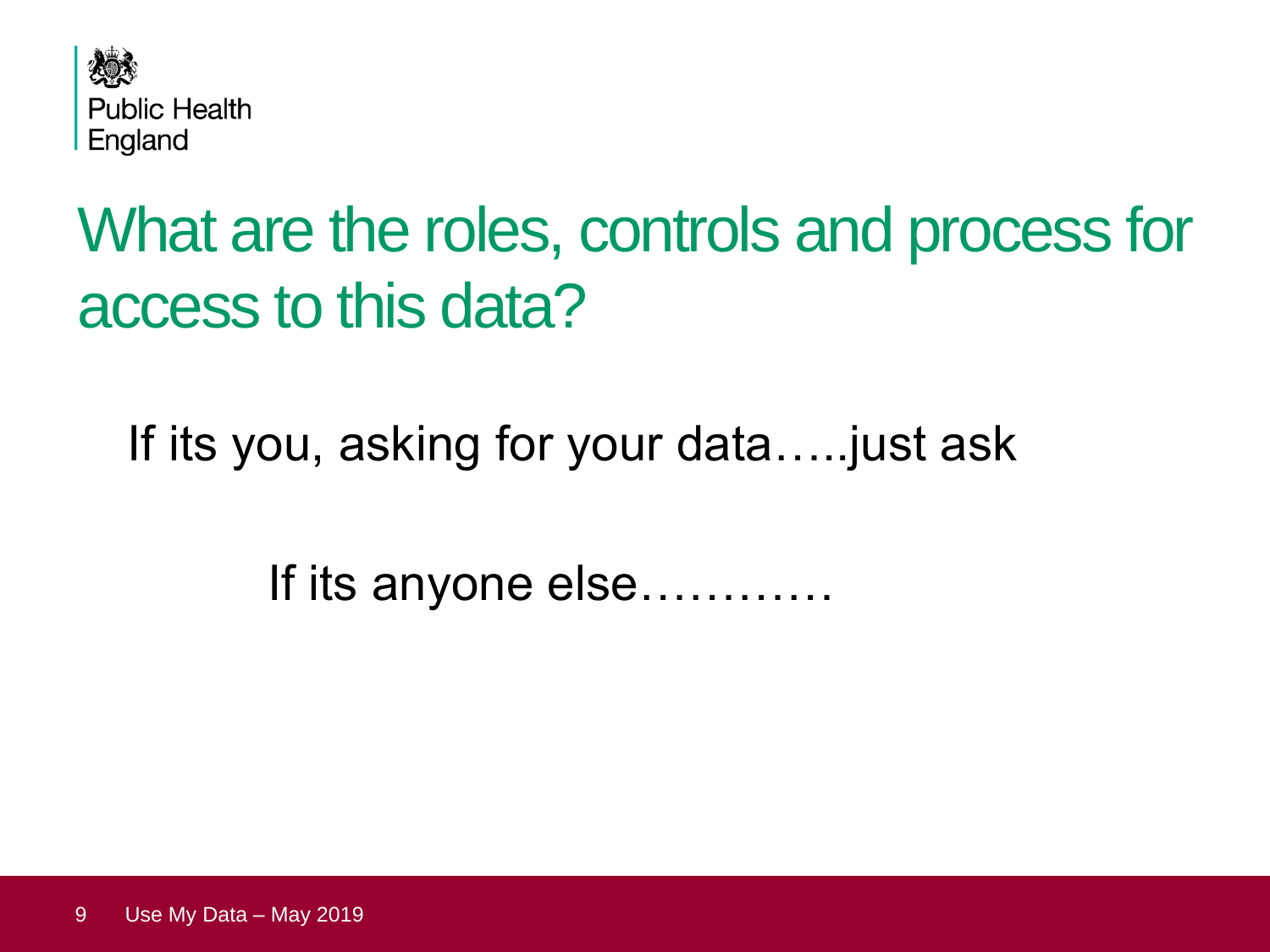

## What information do I need to submit a valid application?

- Consistent **minimum requirements** for all requests for PHE data:
	- Completed data request form
	- Clear, specific and unambiguous protocol
	- Data specification
	- Evidence of security and data management
	- Depending on (1) the type of request being made, (2) level of identifiability of the data and (3) whether any other organisations are involved, **other evidence,** such as REC approval **may be needed.**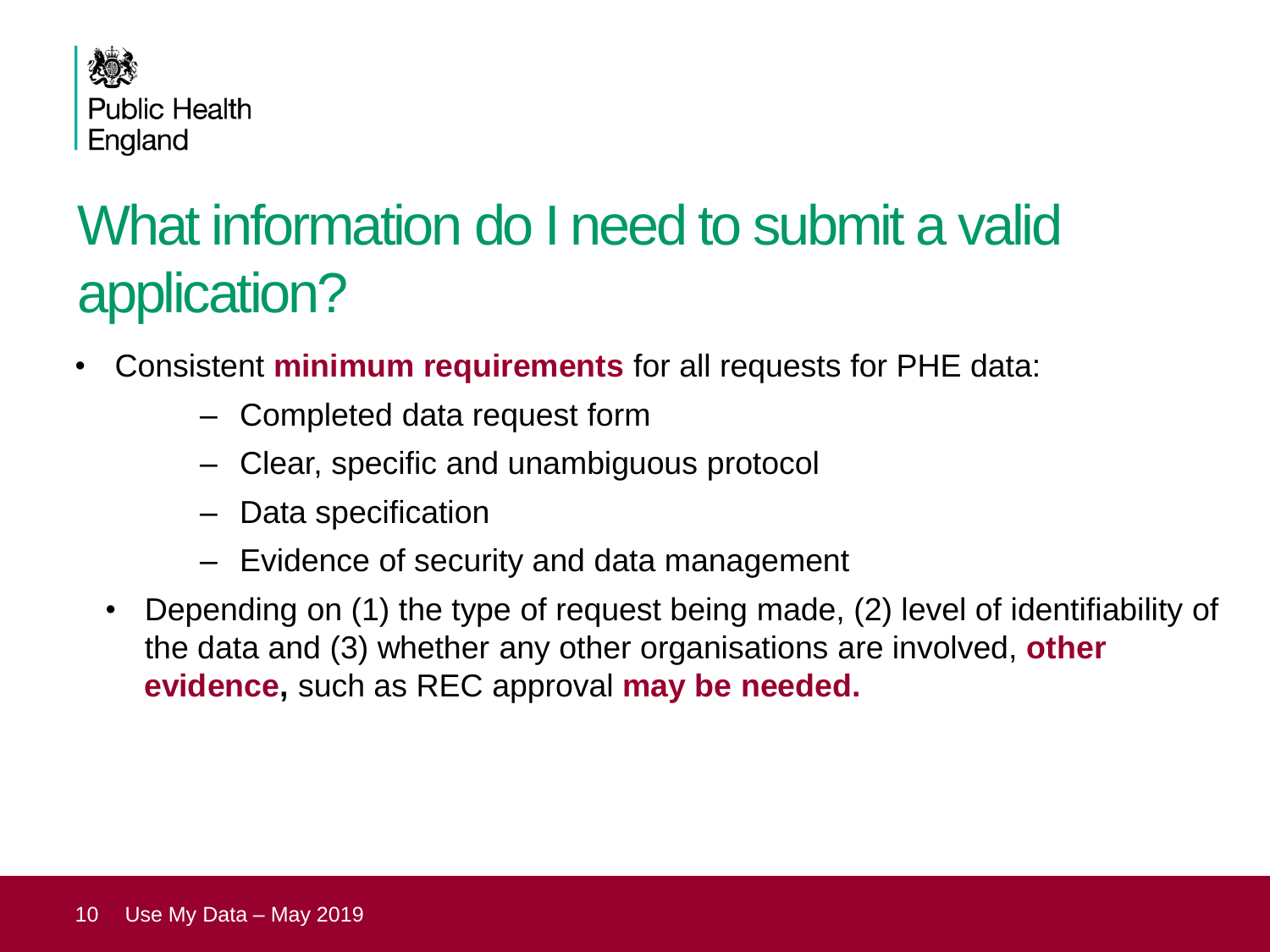

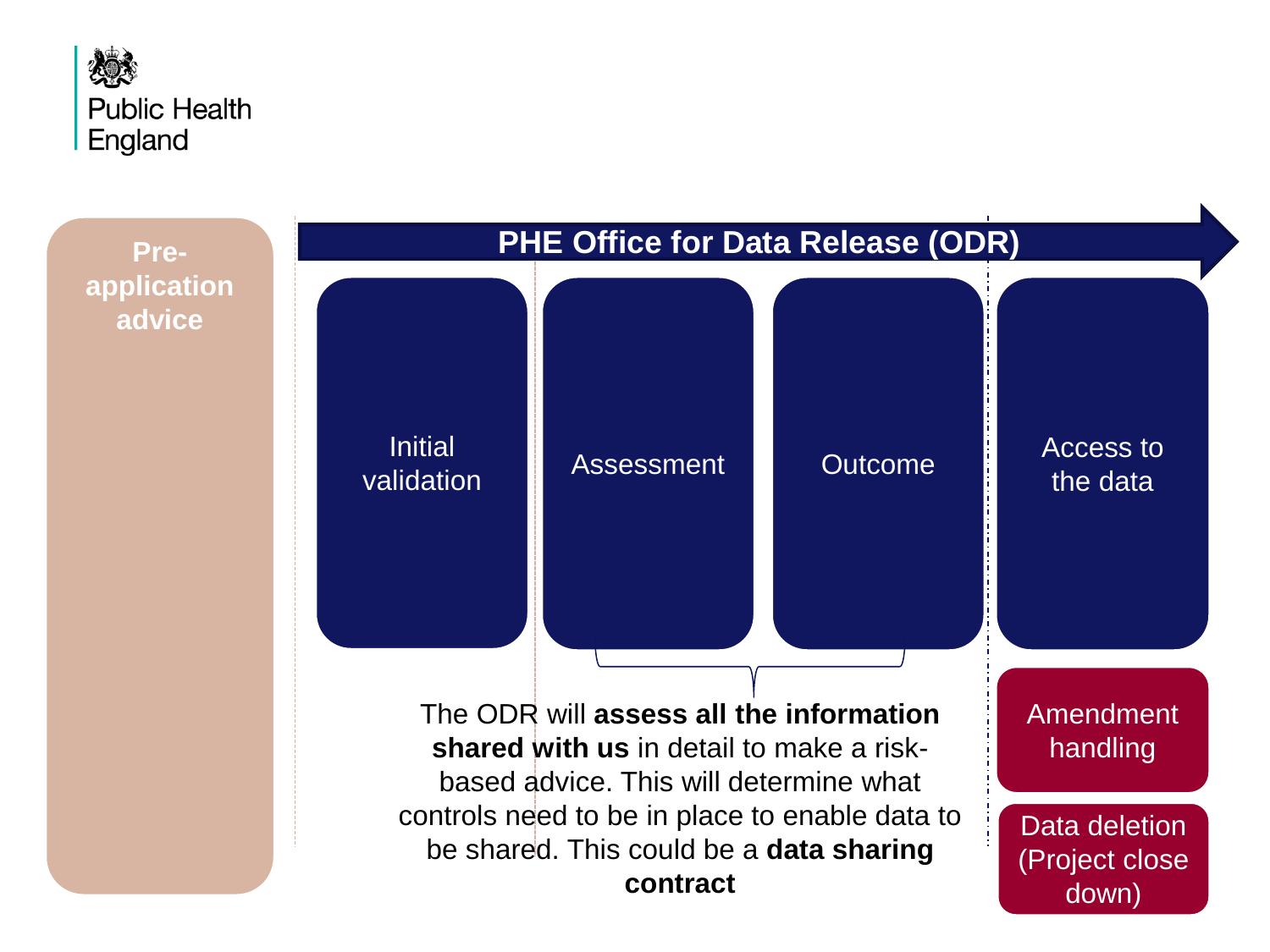

## What are the roles, controls and process for access to this data?

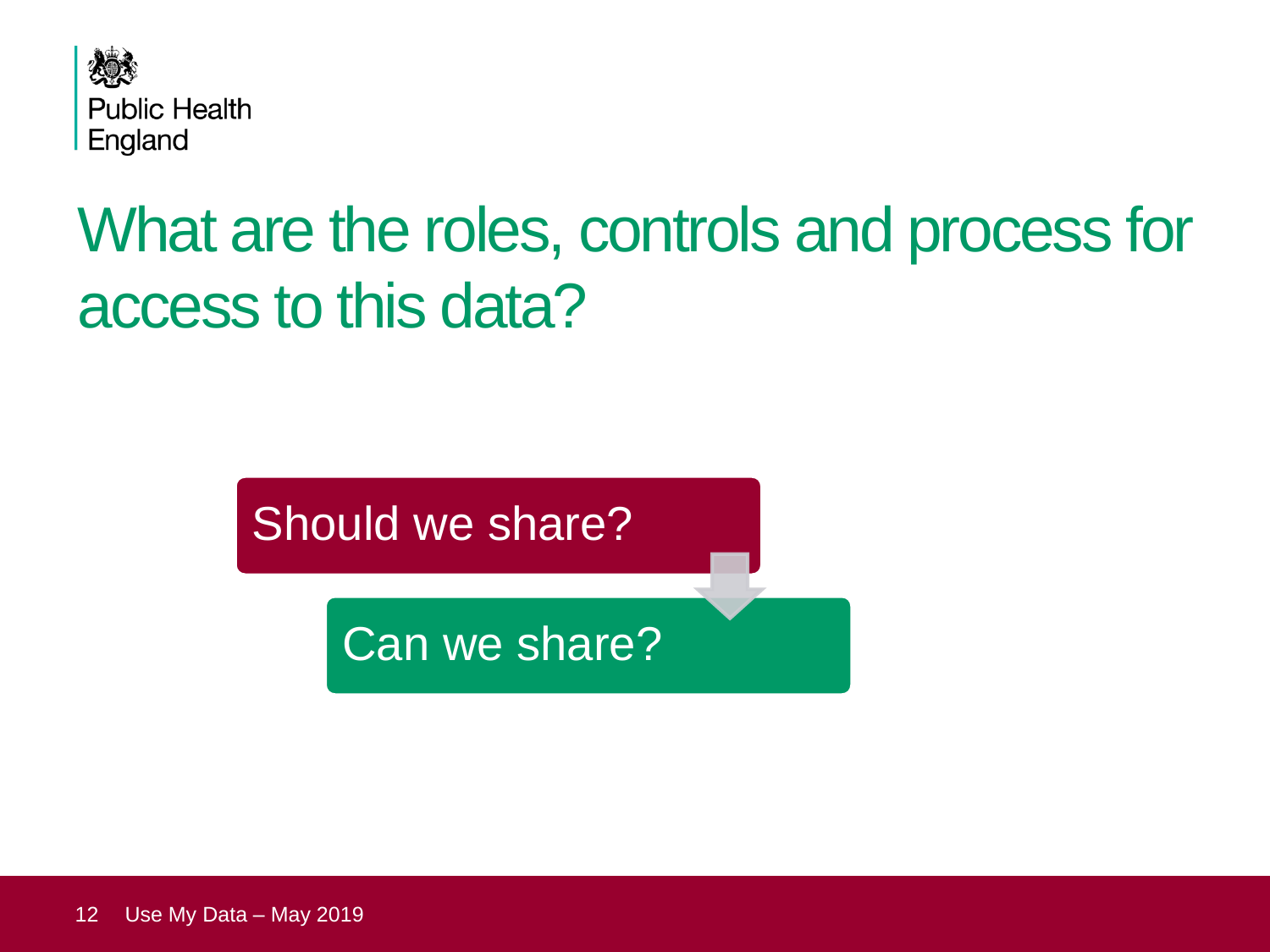

# Process for accessing data

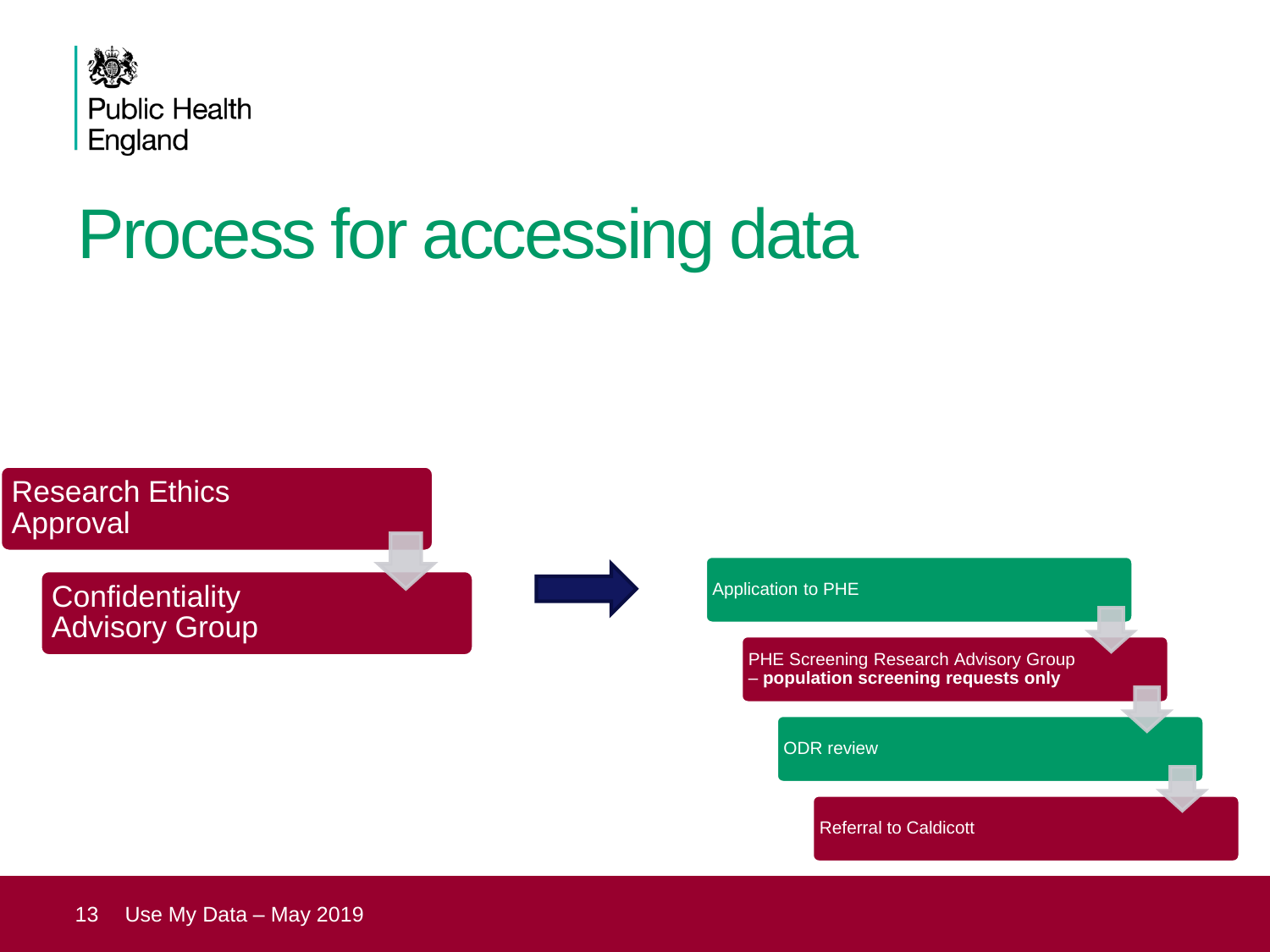

# Should we

- The Research Ethics protects the rights, safety, dignity and wellbeing of research participants……
- Confidentiality Advisory Group protect and promote the interests of patients and the public……
- Caldicott Function responsible for protecting the confidentiality of people's health and care information and making sure it is used properly……
- PHE Research Advisory Committee ensure that research, evaluation or audit does not adversely affect the uptake, acceptability and delivery of the programmes and review the scientific merit and feasibility of research, evaluation and audit applications, and their impact on the programmes